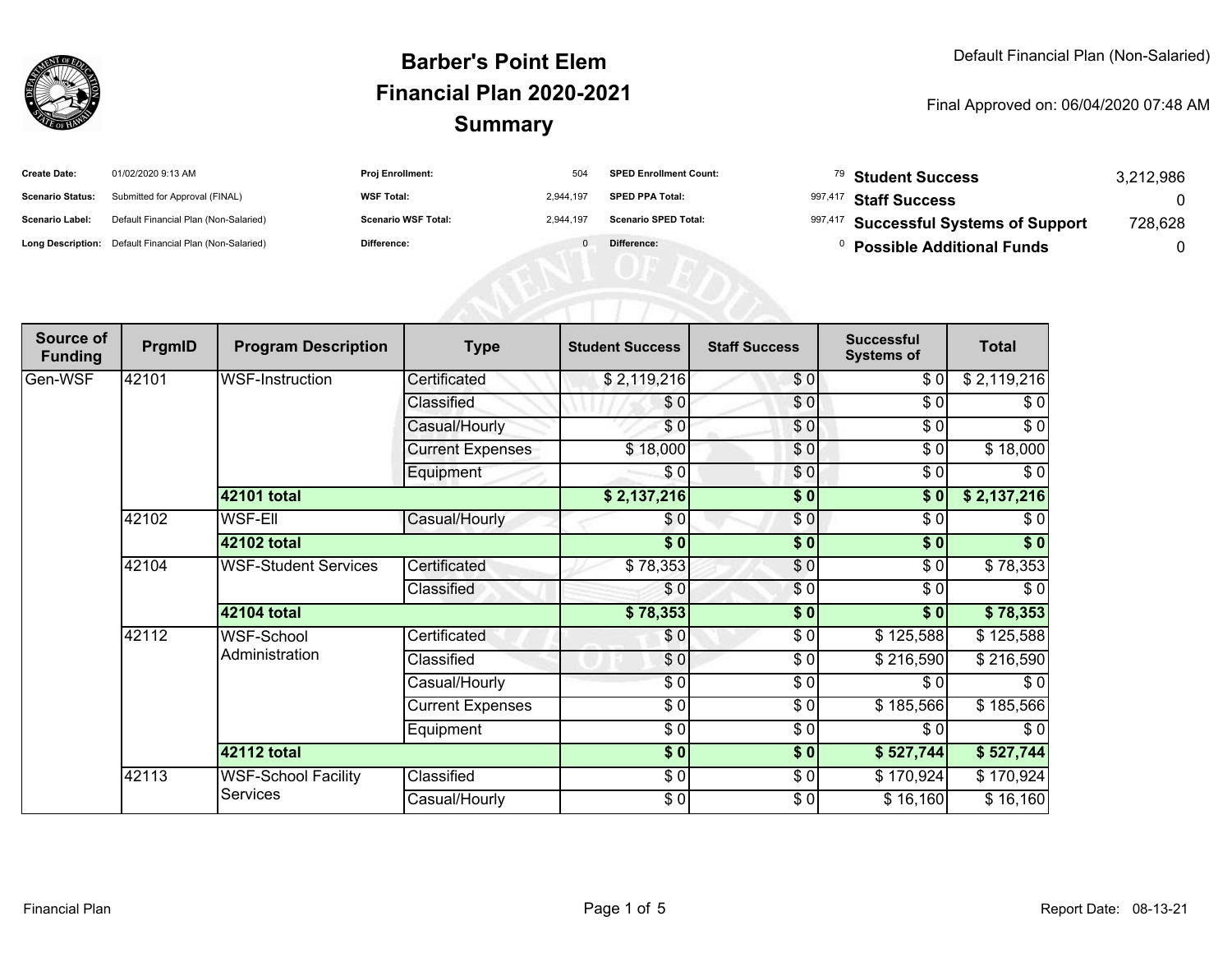

| Source of<br><b>Funding</b> | PrgmID    | <b>Program Description</b>                     | <b>Type</b>             | <b>Student Success</b> | <b>Staff Success</b>     | <b>Successful</b><br><b>Systems of</b> | <b>Total</b>     |            |
|-----------------------------|-----------|------------------------------------------------|-------------------------|------------------------|--------------------------|----------------------------------------|------------------|------------|
| Gen-WSF                     | 42113     | <b>WSF-School Facility</b><br><b>Services</b>  | <b>Current Expenses</b> | $\overline{30}$        | $\overline{\frac{1}{6}}$ | $\overline{$}3,800$                    | \$13,800         |            |
|                             |           | <b>42113 total</b>                             |                         | $\sqrt{6}$             | \$0                      | \$200,884                              | \$200,884        |            |
|                             | Gen-WSF   |                                                |                         | \$2,215,569            | $\overline{\bullet}$     | \$728,628                              | \$2,944,197      |            |
| Gen-SPED                    | 17101     | SPED Ppa - Instruction                         | Certificated            | \$587,637              | $\overline{\$0}$         | $\overline{\$0}$                       | \$587,637        |            |
|                             |           |                                                | Classified              | \$344,340              | \$ 0                     | $\overline{\$0}$                       | \$344,340        |            |
|                             |           |                                                | Casual/Hourly           | \$65,380               | $\frac{6}{6}$            | $\overline{\$0}$                       | \$65,380         |            |
|                             |           |                                                | <b>Current Expenses</b> | \$60                   | \$0                      | $\overline{\$0}$                       | \$60             |            |
|                             |           | <b>17101 total</b>                             |                         | \$997,417              | $\overline{\$0}$         | s <sub>0</sub>                         | \$997,417        |            |
|                             | 17131     | Special Education in<br><b>Regular Schools</b> | Certificated            | \$0                    | $\frac{1}{\epsilon}$     | $\overline{\$0}$                       | $\overline{\$0}$ |            |
|                             |           |                                                | Classified              | \$0                    | \$0                      | $\overline{\$0}$                       | $\overline{\$0}$ |            |
|                             |           | <b>17131 total</b>                             |                         | s <sub>0</sub>         | $\overline{\$0}$         | $\overline{\$0}$                       | $\overline{\$0}$ |            |
|                             | Gen-SPED  |                                                |                         | \$997,417              | $\overline{\$0}$         | $\overline{\$0}$                       | \$997,417        |            |
| Gen-Categ                   | 16807     | <b>Hawaiian Studies</b>                        | Casual/Hourly           | \$0                    | $\overline{\$0}$         | $\overline{\$0}$                       | $\overline{\$0}$ |            |
|                             |           |                                                | <b>Current Expenses</b> | \$0                    | $\sqrt{6}$               | $\overline{\$0}$                       | $\overline{\$0}$ |            |
|                             |           | <b>16807 total</b>                             |                         | $\overline{\$0}$       | $\sqrt{6}$               | $\overline{\$0}$                       | \$0              |            |
|                             | Gen-Categ |                                                |                         | $\overline{\$0}$       | $\overline{\$0}$         | $\overline{\bullet}$                   | $\overline{\$0}$ |            |
| Federal                     | 18085     | Essa Title III Language<br>Instruction         | Casual/Hourly           | \$0                    | $\overline{\$0}$         | $\overline{\$0}$                       | $\overline{\$0}$ |            |
|                             |           | <b>18085 total</b>                             |                         | $\sqrt{6}$             | $\frac{1}{2}$            | $\overline{\bullet}$                   | \$0              |            |
|                             | 18902     | <b>ESEA Title I-Schools</b>                    |                         | Certificated           | \$0                      | $\overline{S}0$                        | $\overline{S}0$  | $\sqrt{6}$ |
|                             |           |                                                | Casual/Hourly           | \$0                    | $\overline{50}$          | $\sqrt{6}$                             | $\sqrt{6}$       |            |
|                             |           |                                                | <b>Current Expenses</b> | $\sqrt{6}$             | $\sqrt{6}$               | $\sqrt{6}$                             | $\sqrt{6}$       |            |
|                             |           |                                                | Equipment               | $\overline{S}0$        | $\overline{\$0}$         | $\sqrt{6}$                             | $\overline{\$0}$ |            |
|                             |           | <b>18902 total</b>                             |                         | \$0                    | $\frac{1}{6}$            | $\overline{\$0}$                       | \$0              |            |
|                             | 18935     | <b>ESEA Title I-Parent</b><br>Engagement       | <b>Current Expenses</b> | $\sqrt{6}$             | \$0                      | $\sqrt{6}$                             | $\overline{S}0$  |            |
|                             |           | <b>18935 total</b>                             |                         | $\overline{\$0}$       | $\sqrt{6}$               | $\overline{\$0}$                       | $\overline{\$0}$ |            |
|                             | 19978     | <b>Impact Aid-WSF</b>                          | <b>Current Expenses</b> | $\overline{\$0}$       | $\overline{50}$          | $\overline{\$0}$                       | $\overline{60}$  |            |
|                             |           | <b>19978 total</b>                             |                         | $\overline{\$0}$       | $\overline{\$0}$         | $\overline{\$0}$                       | $\overline{\$0}$ |            |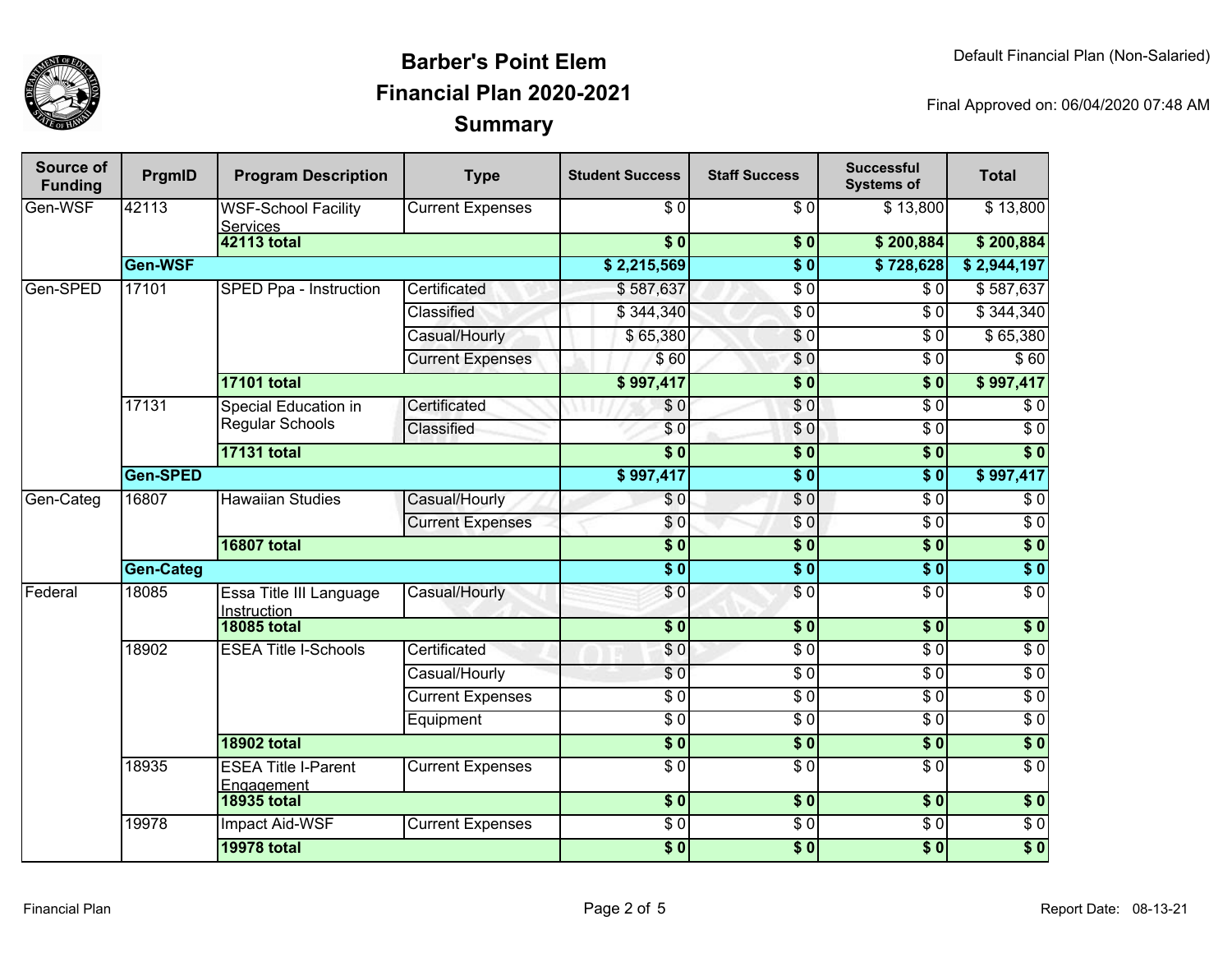

| <b>Source of</b><br><b>Funding</b> | PrgmID          | <b>Program Description</b>                      | <b>Type</b>                  | <b>Student Success</b>   | <b>Staff Success</b> | <b>Successful</b><br><b>Systems of</b> | <b>Total</b>     |                  |
|------------------------------------|-----------------|-------------------------------------------------|------------------------------|--------------------------|----------------------|----------------------------------------|------------------|------------------|
| Federal                            | 19979           | Impact Aid-Support to<br>Schools                | <b>Current Expenses</b>      | $\overline{\$0}$         | $\overline{30}$      | $\overline{\$0}$                       | $\overline{\$0}$ |                  |
|                                    |                 | <b>19979 total</b>                              |                              | $\overline{\$}0$         | $\overline{\$0}$     | $\overline{\$0}$                       | $\overline{\$0}$ |                  |
|                                    | 20657           | Essa Title IIa Targeted                         | Casual/Hourly                | \$0                      | $\overline{\$0}$     | $\overline{\$0}$                       | $\overline{\$0}$ |                  |
|                                    |                 | Prof Dev                                        | <b>Current Expenses</b>      | \$0                      | $\overline{\$0}$     | $\overline{\$0}$                       | $\overline{\$0}$ |                  |
|                                    |                 | <b>20657 total</b>                              |                              | $\overline{\$0}$         | $\overline{\$0}$     | $\overline{\$0}$                       | $\overline{\$0}$ |                  |
|                                    | 20697           | Essa Title IIa Prof Dev                         | Casual/Hourly                | $\sqrt{6}$               | $\overline{S}0$      | $\overline{\$0}$                       | $\overline{\$0}$ |                  |
|                                    |                 | <b>20697 total</b>                              |                              | $\overline{\$0}$         | $\overline{\$0}$     | $\overline{\$0}$                       | $\overline{\$0}$ |                  |
|                                    | 20698           | Essa Title IIa Support<br>New Tchr & Prin       | Casual/Hourly                | \$0                      | \$0                  | $\overline{\$0}$                       | $\overline{\$0}$ |                  |
|                                    |                 | <b>20698 total</b>                              |                              | $\overline{\bullet}$     | $\overline{\$0}$     | $\overline{\$0}$                       | $\sqrt{6}$       |                  |
|                                    | 35913           | <b>Sch Prgm Food Services</b>                   | Classified                   | \$0                      | \$0                  | $\overline{\$0}$                       | $\sqrt{6}$       |                  |
|                                    |                 |                                                 | Casual/Hourly                | \$0                      | \$0                  | $\overline{\$0}$                       | $\overline{60}$  |                  |
|                                    |                 | 35913 total                                     |                              | $\overline{\$0}$         | \$0                  | $\overline{\$0}$                       | $\overline{\$0}$ |                  |
|                                    | 52001           | <b>ESEA Title I-Homeless</b><br>Children        | <b>Current Expenses</b>      | \$0                      | \$0                  | $\overline{\$0}$                       | $\overline{\$0}$ |                  |
|                                    |                 | <b>52001 total</b>                              |                              | $\overline{\$0}$         | $\overline{\$0}$     | $\overline{\$0}$                       | $\overline{\$0}$ |                  |
|                                    | 52003           | <b>ESEA Title I-Complex</b><br>Area Initiatives | Classified                   | $\overline{\$0}$         | $\overline{S}0$      | $\overline{30}$                        | $\overline{\$0}$ |                  |
|                                    |                 | <b>52003 total</b>                              |                              | $\overline{\textbf{50}}$ | $\overline{\$0}$     | $\overline{\$0}$                       | \$0              |                  |
|                                    | Federal         |                                                 | $\overline{\$0}$             | $\overline{\$0}$         | $\overline{\$0}$     | $\overline{\$0}$                       |                  |                  |
| Gen-Cent                           | 35163           | Fund                                            | <b>Food Services-General</b> | Classified               | \$0                  | $\overline{\$0}$                       | $\overline{\$0}$ | $\overline{\$0}$ |
|                                    |                 |                                                 |                              | Casual/Hourly            | \$0                  | $\overline{\$0}$                       | $\overline{\$0}$ | $\overline{\$0}$ |
|                                    |                 | 35163 total                                     |                              | $\overline{\$0}$         | $\overline{\$0}$     | $\sqrt{6}$                             | $\overline{\$0}$ |                  |
|                                    | <b>Gen-Cent</b> |                                                 |                              | $\overline{\$0}$         | $\overline{\$0}$     | $\overline{\$0}$                       | $\overline{\$0}$ |                  |
| Special                            | 13173           | <b>DHHS-Project HI Aware</b>                    | Casual/Hourly                | $\overline{\$0}$         | $\overline{\$0}$     | $\overline{\$0}$                       | $\overline{\$0}$ |                  |
|                                    |                 | <b>13173 total</b>                              |                              | $\overline{\textbf{50}}$ | $\sqrt{6}$           | \$0                                    | $\overline{\$0}$ |                  |
|                                    | 15109           | Reimb for Lost Curricular<br><b>Materials</b>   | <b>Current Expenses</b>      | $\overline{\$0}$         | $\overline{\$0}$     | $\overline{\$0}$                       | $\overline{\$0}$ |                  |
|                                    |                 | <b>15109 total</b>                              |                              | $\overline{\$0}$         | $\sqrt{6}$           | $\sqrt{6}$                             | $\sqrt{6}$       |                  |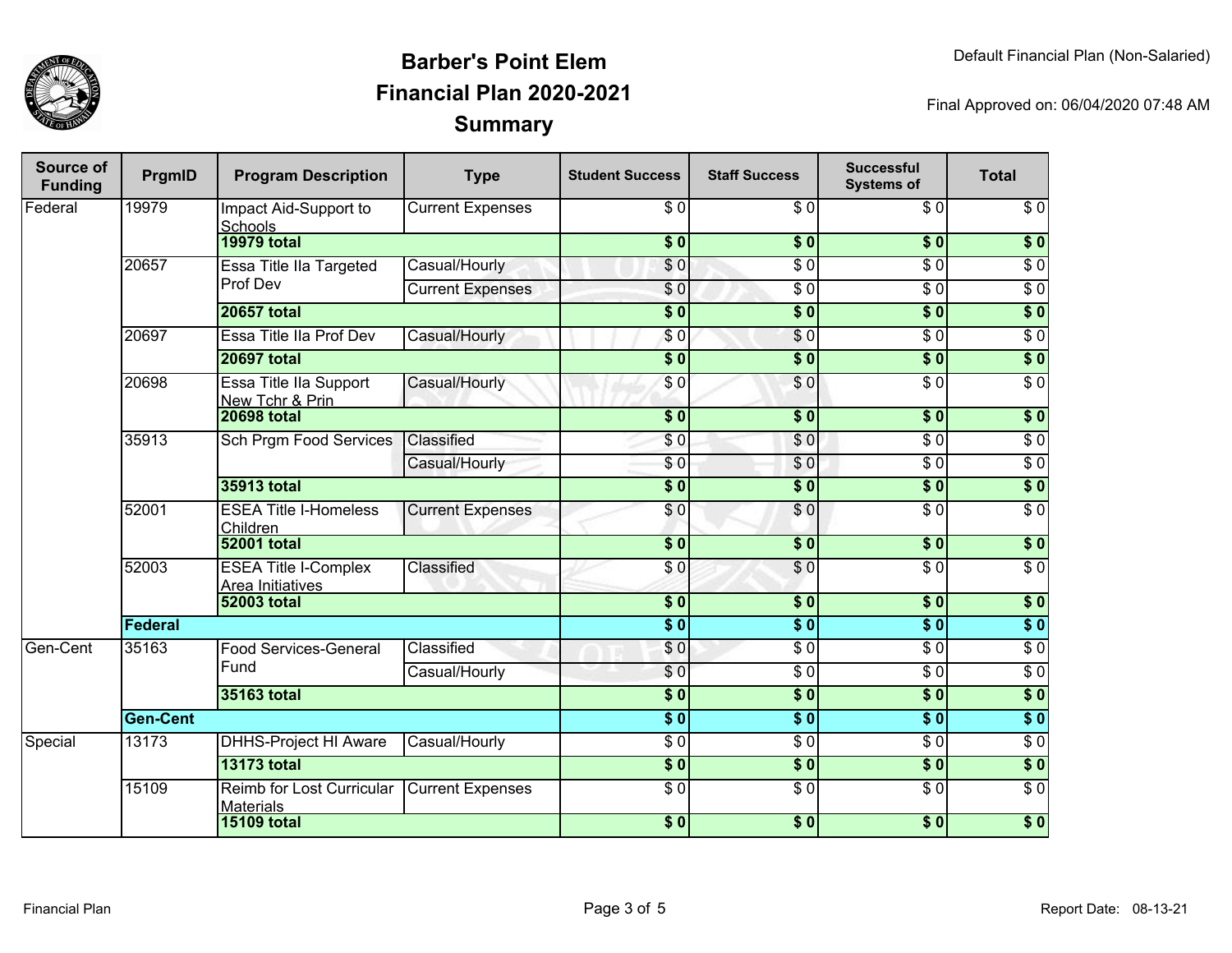

| Source of<br><b>Funding</b> | PrgmID  | <b>Program Description</b>             | <b>Type</b>             | <b>Student Success</b> | <b>Staff Success</b> | <b>Successful</b><br><b>Systems of</b> | <b>Total</b> |
|-----------------------------|---------|----------------------------------------|-------------------------|------------------------|----------------------|----------------------------------------|--------------|
| Special                     | 19061   | DOD-Survey Card<br>Incentive           | <b>Current Expenses</b> | \$0                    | \$0                  | \$0]                                   | \$0          |
|                             |         | <b>19061 total</b>                     |                         | \$0                    | \$0                  | $s$ <sub>0</sub>                       | \$0          |
|                             | 19062   | DOD-Fed Connected<br>Student Incentive | <b>Current Expenses</b> | \$0                    | \$0                  | \$0]                                   | \$0          |
|                             |         | <b>19062 total</b>                     |                         | \$0                    | \$0                  | \$0]                                   | \$0          |
|                             | 35304   | Food Services-Special<br>Fund          | <b>Current Expenses</b> | \$0]                   | \$0                  | \$0                                    | $\sqrt{6}$   |
|                             |         | 35304 total                            |                         | \$0                    | $\overline{\$0}$     | \$0                                    | \$0          |
|                             | 37307   | Use of School Facilities -<br>School   | <b>Current Expenses</b> | \$0                    | \$0                  | \$0                                    | \$0          |
|                             |         | 37307 total                            |                         | \$0                    | \$0                  | \$0]                                   | \$0          |
|                             | Special |                                        |                         | \$0                    | \$0]                 | \$0]                                   | \$0          |
| <b>Grand Total</b>          |         |                                        |                         | \$3,212,986            | \$0                  | \$728,628                              | \$3,941,614  |